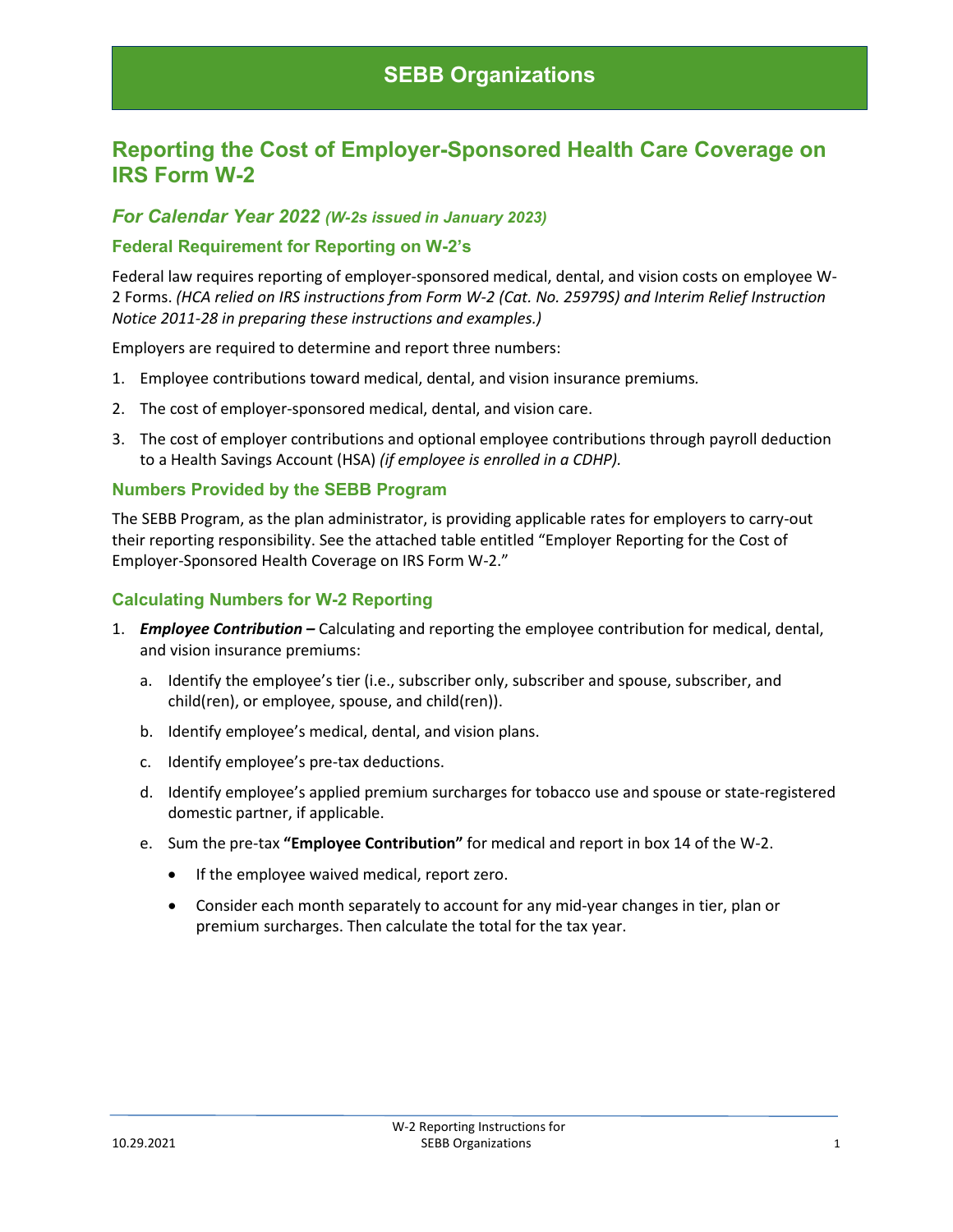- 2. *Employer Contribution –* Calculating and reporting the cost of employer-sponsored medical, dental, and vision care:
	- a. Identify the employee's tier (i.e., subscriber only, subscriber and spouse, subscriber and child(ren), or employee, spouse, and child(ren)).
	- b. Identify the employee's medical, dental, and vision plans.
	- c. Sum the **"Cost of Employer-Sponsored Medical Care", "Dental Care", and "Vision Care"** and report in box 12 of the W-2 using code DD.
		- If the employee waived medical, report dental and vision.
		- Consider each month separately to account for any mid-year changes in tier or plan. Then calculate the total for the tax year.
		- Include the cost of any non-tax qualified dependents medical insurance and state-registered domestic partner premium surcharges as part of the aggregate cost of health insurance. Report as defined in the guidance provided in the Tax Issues for Non-Qualified Tax dependents on the Rates page of th[e Benefits-Admins](https://www.hca.wa.gov/sebb-benefits-admins/rates-information) website.
- 3. *Health Savings Account –* Calculating and reporting the Health Savings Account (HSA) contribution of the employer and the employee:
	- a. Sum the **"Cost of Employer-Paid Health Savings Account"** plus any optional payroll deductions toward the HSA made by the employee plus the \$125 wellness incentive, if the employee received the incentive for 2022, and include in box 12 using code W.
		- Include both pre- and post-tax employee discretionary payroll deductions to the HSA.

## **Examples of Calculating and Reporting Employer-Sponsored Health Care Cost**

*Examples of calculating the employer-sponsored health care cost (#2 above) and cost of employer-paid and employer contributions to an HSA through payroll deduction (#3 above)*

**Example A –** *(see guidance letters A and A1 on the rate chart)*:

Single employee (subscriber) enrolled in Kaiser NW 2 for medical, Uniform Dental Plan for dental, EyeMed for vision and incurring the tobacco use premium surcharge.

| Kaiser NW 2                          |  | $$643.50$ (see A on rates chart) |                                    |  |  |
|--------------------------------------|--|----------------------------------|------------------------------------|--|--|
| Uniform Dental Plan                  |  |                                  | + \$49.76 (see A1 on rates chart)  |  |  |
| EyeMed                               |  |                                  | $+$ \$ 5.96 (see A2 on rates chart |  |  |
| <b>Tobacco Use Premium Surcharge</b> |  | $+$ \$ 25.00                     |                                    |  |  |
| Total cost of health care per month  |  | \$724.22                         |                                    |  |  |

Multiply total cost of health care per month by the number of months the employee was enrolled in the plans for that tax year. Report the total in box 12 on the W-2 form using code DD.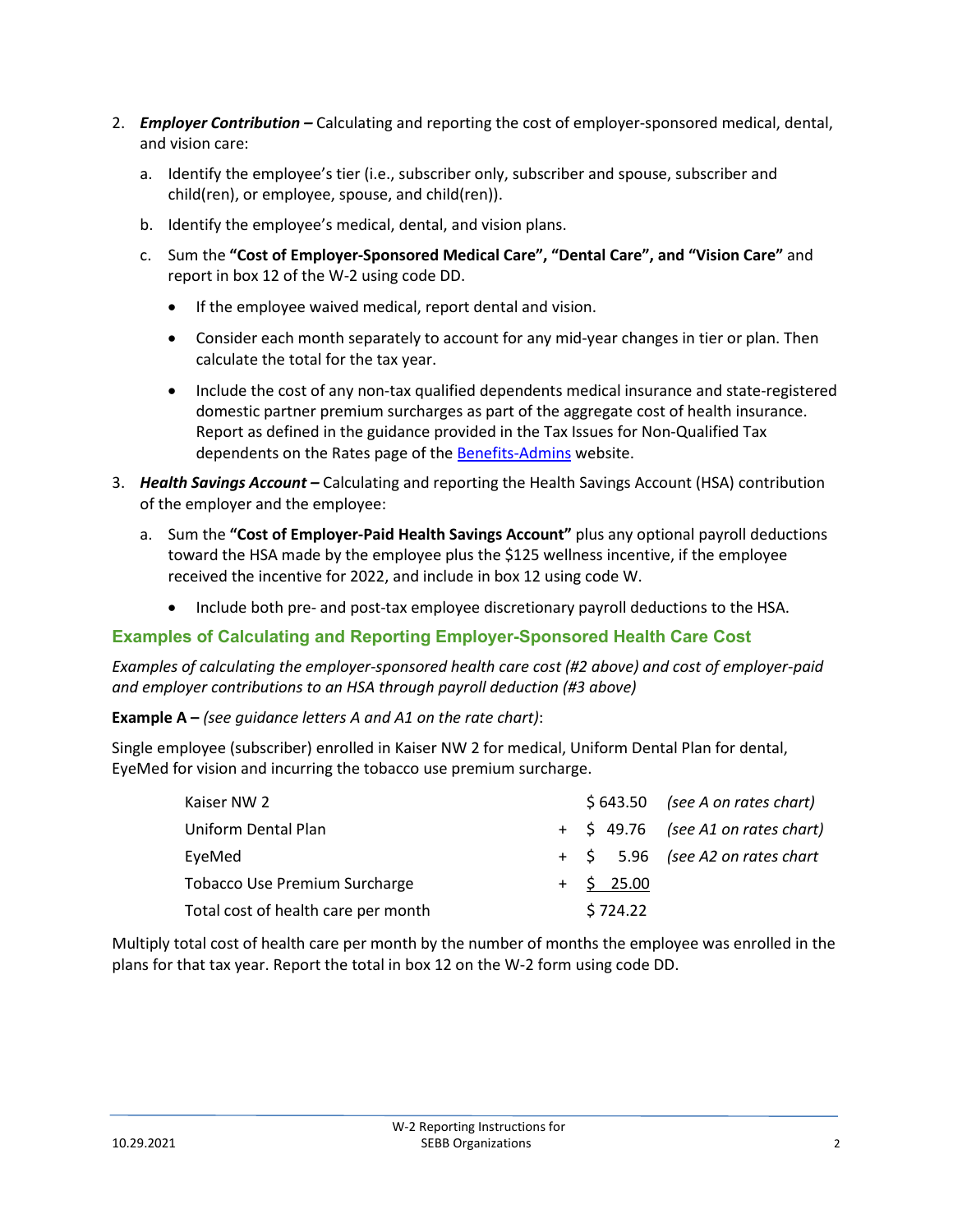### **Example B –** *(see guidance letters B, B1, B2, and B3 on the rate chart)*:

Married employee and spouse (subscriber and spouse) are enrolled in UMP high-deductible plan with HSA for medical, Willamette for dental, and MetLife for vision. In addition, the employee earned the wellness incentive for 2022.

| UMP high-deductible plan with HSA                               |       | \$1204.58     | (see B on rates chart)  |
|-----------------------------------------------------------------|-------|---------------|-------------------------|
| Willamette                                                      | $+$   | 99.80<br>Ś    | (see B1 on rates chart) |
| MetLife                                                         | $\pm$ | 13.32         | (see B2 on rates chart) |
| Total cost of health care per month                             |       | 1317.70<br>S. |                         |
| <b>Employer Contribution for HSA</b>                            |       | \$63.13       | (see B3 on rates chart) |
| Optional HSA Employee Contribution through<br>payroll deduction | $+$   | S.<br>XX.XX   |                         |
| Wellness Incentive (if earned for 2022)                         | $\pm$ | $$125.00*$    |                         |
| Total HSA contribution per month                                |       | Total         |                         |

Multiply total cost of health care per month by the number of months the employee was enrolled in the plans for that tax year. Report the total health care in box 12 on the W-2 form using code DD.

Multiply total HSA contribution per month by the number of months the contributions were made to the HSA for that tax year , then add the \$50 wellness incentive\* if the employee earned it. Report the total HSA contribution in box 12 in the W-2 form using code W.

*\*The wellness incentive is a onetime deposit of \$50; do not multiply the \$50 by the number of months contributions were made.*

**Example C –** *(see guidance letter C on the rate chart)*:

Married employee waived medical and enrolled full family in Uniform Dental Plan and EyeMed vision plan only.

| Uniform Dental Plan                 |          | + \$149.28 (see C on rates chart)    |
|-------------------------------------|----------|--------------------------------------|
| EyeMed                              |          | $+$ \$ 17.88 (see C1 on rates chart) |
| Total cost of health care per month | \$167.16 |                                      |

Multiply total cost of health care per month by the number of months the employee was enrolled in the plans for that tax year. Report the total in box 12 on the W-2 form using code DD.

**Example D –** Employee is not eligible for insurance.

Not eligible for benefits **below by the contract of the set of the S** 0.00 *(Nothing to report on W-2)*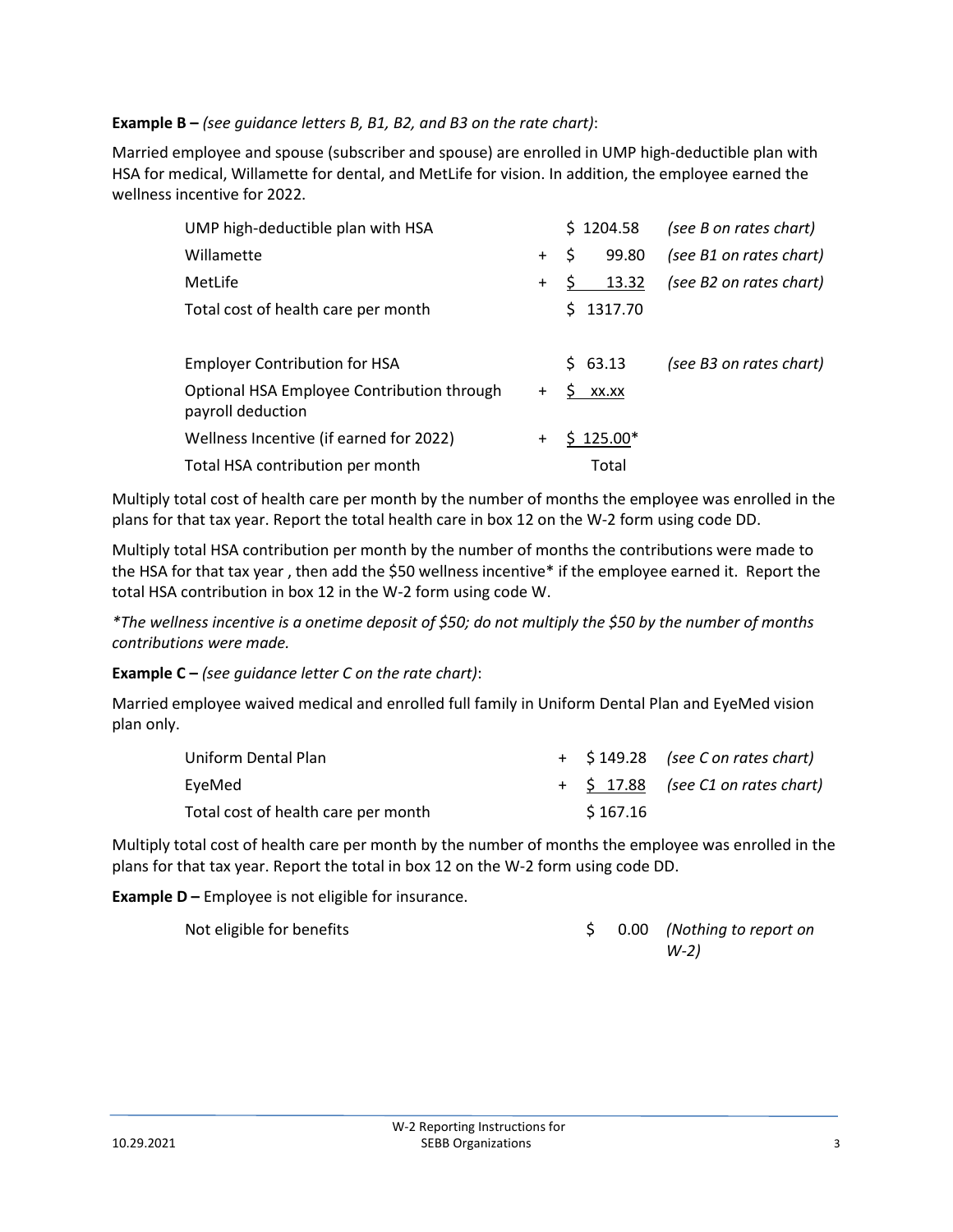#### **Washington State Health Care Authority**

#### **2022 SEBB Rate Book**

Employer Reporting for the Cost of Employer Sponsored Health Coverage On IRS Form W‐2

|                                           | A                        |                                                          |                                                                        | В                        | B <sub>3</sub>                                                                                |                                                                        |                          |                                                                 |                                                                               |                                 |                                                          |                                                                        |  |  |
|-------------------------------------------|--------------------------|----------------------------------------------------------|------------------------------------------------------------------------|--------------------------|-----------------------------------------------------------------------------------------------|------------------------------------------------------------------------|--------------------------|-----------------------------------------------------------------|-------------------------------------------------------------------------------|---------------------------------|----------------------------------------------------------|------------------------------------------------------------------------|--|--|
|                                           |                          |                                                          |                                                                        |                          | K12 Active Medical per Month excluding \$25 Tobacco Use and \$50 Spouse Waiver (AV) Surcharge |                                                                        |                          |                                                                 |                                                                               |                                 |                                                          |                                                                        |  |  |
|                                           |                          | <b>Subscriber</b>                                        |                                                                        |                          | <b>Subscriber and Spouse</b>                                                                  |                                                                        |                          | <b>Subscriber and Child(ren)</b>                                |                                                                               |                                 | <b>Full Family</b>                                       |                                                                        |  |  |
| <b>Plans</b>                              | Employee<br>Contribution | Cost of<br>Employer-<br>Sponsored<br><b>Medical Care</b> | Cost of<br>Employer<br><b>Paid Health</b><br><b>Savings</b><br>Account | Employee<br>Contribution | Cost of<br>Employer-<br>Sponsored<br>Medical Care                                             | Cost of<br>Employer<br><b>Paid Health</b><br><b>Savings</b><br>Account | Employee<br>Contribution | Cost of<br><b>Employer-</b><br>Sponsored<br><b>Medical Care</b> | Cost of<br>Employer<br><b>Paid Health</b><br><b>Savings</b><br><b>Account</b> | <b>Employee</b><br>Contribution | Cost of<br>Employer-<br>Sponsored<br><b>Medical Care</b> | Cost of<br>Employer<br><b>Paid Health</b><br><b>Savings</b><br>Account |  |  |
| Kaiser Permanente NW 1                    | \$50.00                  | \$624.33                                                 |                                                                        | \$100.00                 | \$1,244.27                                                                                    |                                                                        | \$88.00                  | \$1,089.28                                                      |                                                                               | \$150.00                        | \$1,864.21                                               |                                                                        |  |  |
| Kaiser Permanente NW 2                    | \$69.00                  | \$643.50                                                 |                                                                        | \$138.00                 | \$1,282.60                                                                                    |                                                                        | \$121.00                 | \$1,122.83                                                      |                                                                               | \$207.00                        | \$1,921.71                                               |                                                                        |  |  |
| Kaiser Permanente NW 3                    | \$136.00                 | \$710.04                                                 |                                                                        | \$272.00                 | \$1,415.69                                                                                    |                                                                        | \$238.00                 | \$1,239.27                                                      |                                                                               | \$408.00                        | \$2,121.33                                               |                                                                        |  |  |
| Kaiser Permanente WA Core 1               | \$39.00                  | \$613.17                                                 |                                                                        | \$78.00                  | \$1,221.95                                                                                    |                                                                        | \$68.00                  | \$1,069.76                                                      |                                                                               | \$117.00                        | \$1,830.73                                               |                                                                        |  |  |
| Kaiser Permanente WA Core 2               | \$44.00                  | \$618.56                                                 |                                                                        | \$88.00                  | \$1,232.73                                                                                    |                                                                        | \$77.00                  | \$1,079.19                                                      |                                                                               | \$132.00                        | \$1,846.90                                               |                                                                        |  |  |
| Kaiser Permanente WA Core 3               | \$119.00                 | \$693.14                                                 |                                                                        | \$238.00                 | \$1,381.89                                                                                    |                                                                        | \$208.00                 | \$1,209.70                                                      |                                                                               | \$357.00                        | \$2,070.64                                               |                                                                        |  |  |
| Kaiser Permanente WA SoundChoice          | \$76.00                  | \$650.56                                                 |                                                                        | \$152.00                 | \$1,296.73                                                                                    |                                                                        | \$133.00                 | \$1,135.19                                                      |                                                                               | \$228.00                        | \$1,942.90                                               |                                                                        |  |  |
| Kaiser Permanente WA Options Access PPO 1 | \$104.00                 | \$677.92                                                 |                                                                        | \$208.00                 | \$1,351.46                                                                                    |                                                                        | \$182.00                 | \$1,183.07                                                      |                                                                               | \$312.00                        | \$2,024.99                                               |                                                                        |  |  |
| Kaiser Permanente WA Options Access PPO 2 | \$133.00                 | \$707.43                                                 |                                                                        | \$266.00                 | \$1,410.47                                                                                    |                                                                        | \$233.00                 | \$1,234.71                                                      |                                                                               | \$399.00                        | \$2,113.52                                               |                                                                        |  |  |
| Kaiser Permanente WA Options Access PPO 3 | \$185.00                 | \$759.28                                                 |                                                                        | \$370.00                 | \$1,514.17                                                                                    |                                                                        | \$324.00                 | \$1,325.45                                                      |                                                                               | \$555.00                        | \$2,269.06                                               |                                                                        |  |  |
| Premera Blue Cross High PPO               | \$87.00                  | \$661.64                                                 |                                                                        | \$174.00                 | \$1,318.90                                                                                    |                                                                        | \$152.00                 | \$1,154.59                                                      |                                                                               | \$261.00                        | \$1,976.15                                               |                                                                        |  |  |
| Premera Blue Cross Peak Care EPO          | \$41.00                  | \$615.10                                                 |                                                                        | \$82.00                  | \$1,225.80                                                                                    |                                                                        | \$72.00                  | \$1,073.13                                                      |                                                                               | \$123.00                        | \$1,836.51                                               |                                                                        |  |  |
| Premera Blue Cross Standard PPO           | \$37.00                  | \$611.72                                                 |                                                                        | \$74.00                  | \$1,219.05                                                                                    |                                                                        | \$65.00                  | \$1,067.22                                                      |                                                                               | \$111.00                        | \$1,826.38                                               |                                                                        |  |  |
| Uniform Medical Plan Achieve 1            | \$37.00                  | \$611.16                                                 |                                                                        | \$74.00                  | \$1,217.93                                                                                    |                                                                        | \$65.00                  | \$1,066.24                                                      |                                                                               | \$111.00                        | \$1,824.70                                               |                                                                        |  |  |
| Uniform Medical Plan Achieve 2            | \$101.00                 | \$674.93                                                 |                                                                        | \$202.00                 | \$1,345.47                                                                                    |                                                                        | \$177.00                 | \$1,177.84                                                      |                                                                               | \$303.00                        | \$2,016.01                                               |                                                                        |  |  |
| Uniform Medical Plan High Deductible      | \$25.00                  | \$604.80                                                 | \$31.88                                                                | \$50.00                  | \$1,204.58                                                                                    | \$63.13                                                                | \$44.00                  | \$1,062.45                                                      | \$63.13                                                                       | \$75.00                         | \$1,773.11                                               | \$63.13                                                                |  |  |
| Uniform Medical Plan Plus - PSHVN         | \$77.00                  | \$651.30                                                 |                                                                        | \$154.00                 | \$1,298.21                                                                                    |                                                                        | \$135.00                 | \$1,136.48                                                      |                                                                               | \$231.00                        | \$1,945.12                                               |                                                                        |  |  |
| Uniform Medical Plan Plus - UW            | \$77.00                  | \$651.30                                                 |                                                                        | \$154.00                 | \$1,298.21                                                                                    |                                                                        | \$135.00                 | \$1,136.48                                                      |                                                                               | \$231.00                        | \$1,945.12                                               |                                                                        |  |  |

| <b>Surcharges</b>            |     |     |    |                     |
|------------------------------|-----|-----|----|---------------------|
| <b>Tobacco Use Surcharge</b> | ـــ | --  | -- | <u>ለሳር</u><br>ن ے ب |
| Spouse Waiver (AV) Surcharge |     | ວວບ |    | 55C                 |